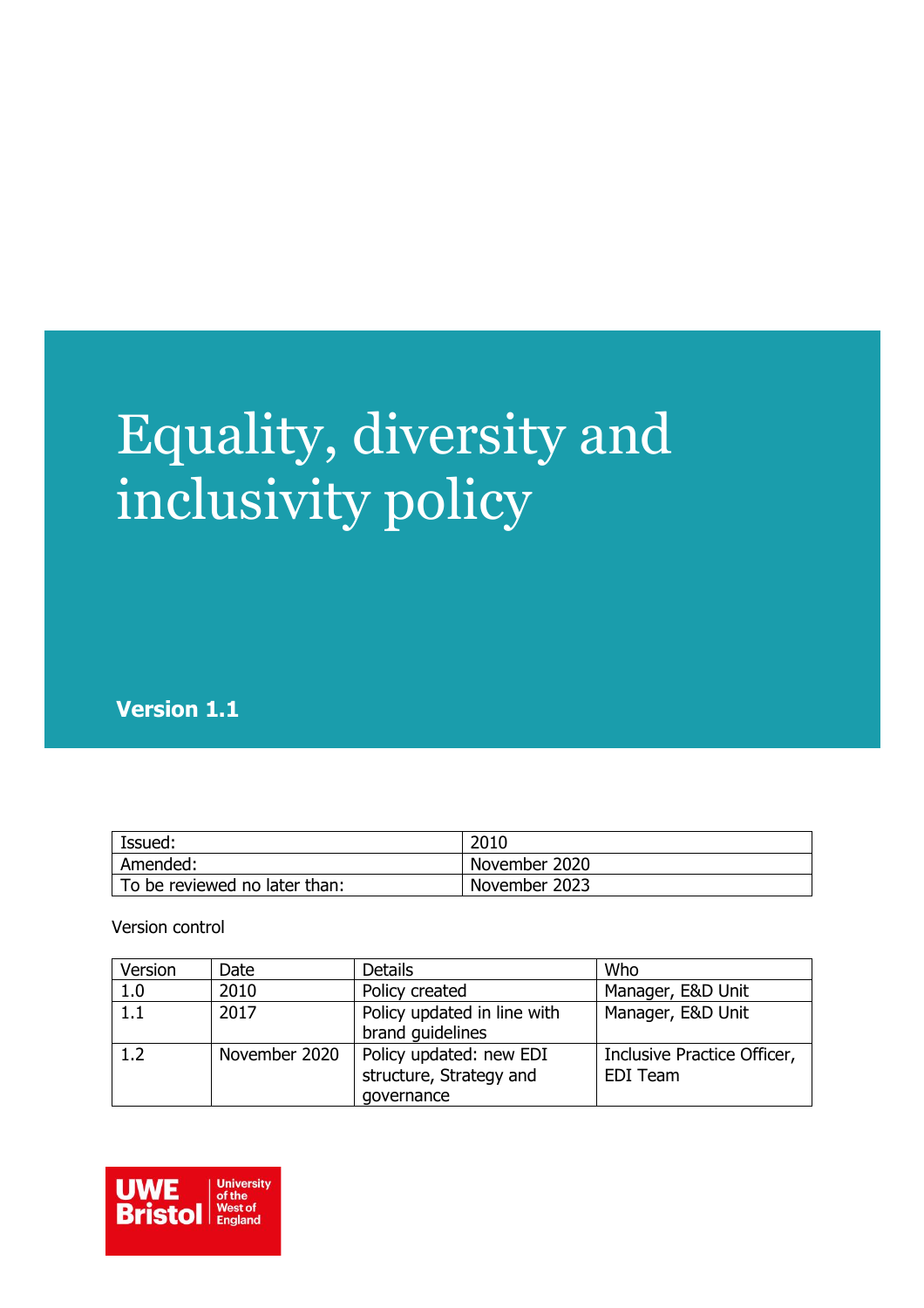# **Contents**

| Purpose                       | page 3  |
|-------------------------------|---------|
| Scope                         | page 3  |
| Definitions                   | page 3  |
| Legislative context           | page 3  |
| Policy statement              | page 3  |
| Roles and Responsibilities    | page 4  |
| Communication                 | page 7  |
| Breach of the policy          | page 7  |
| <b>Review</b>                 | page 8  |
| Appendix 1: Definitions       | page 9  |
| Appendix 2: Equality Act 2010 | page 10 |
| Appendix 2: Useful links      | page 11 |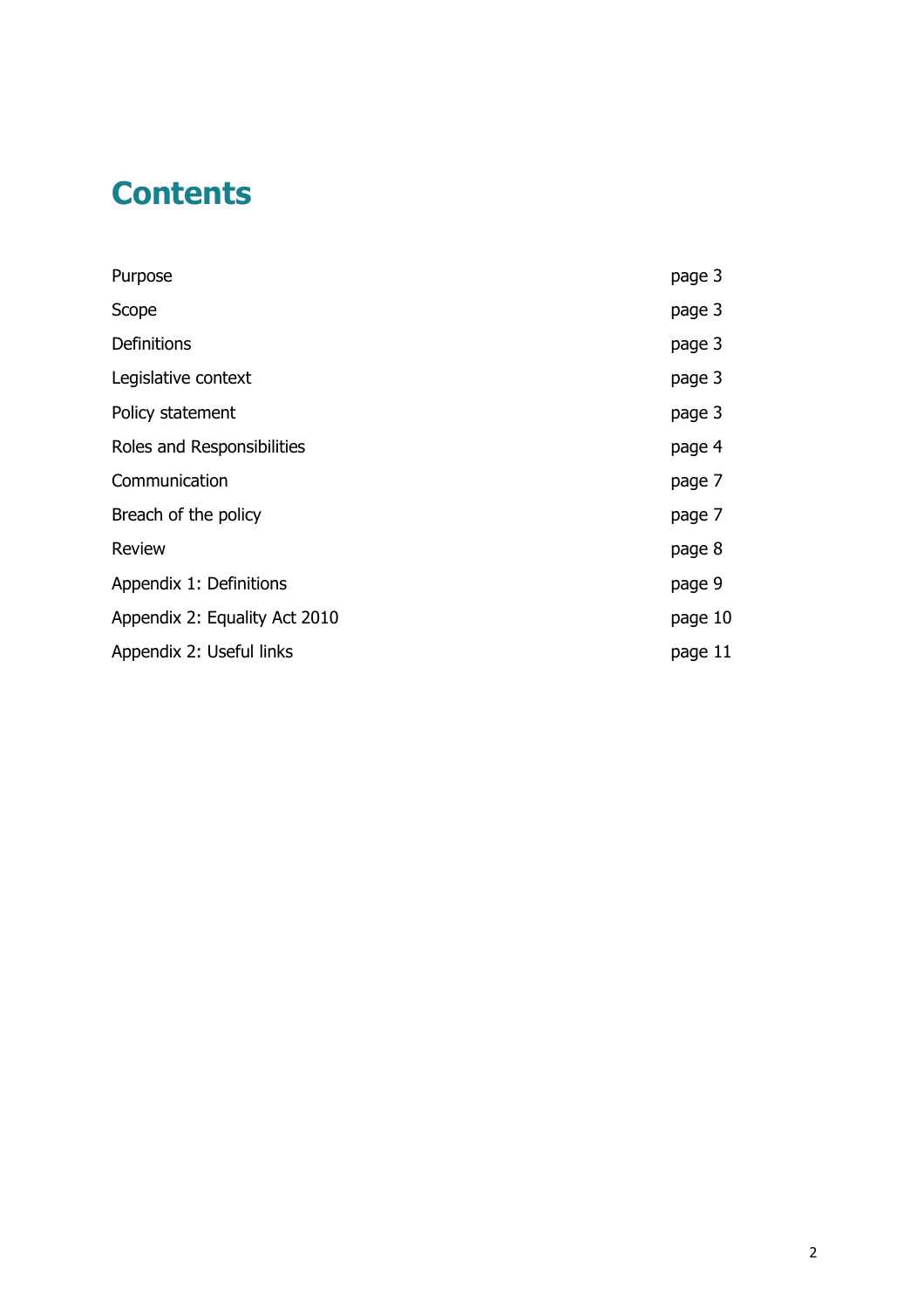# **1. Purpose**

1.1. This policy sets out the University's commitment for inclusive and supportive learning and working environments for all students and staff where all individuals have the opportunity to fulfil their potential.

# **2. Scope**

2.1. This policy applies to all students and staff. Visitors, contractors and individuals with honorary status are also be expected to abide by this policy.

# **3. Definitions**

3.1. A set of definitions used in this policy is set out in Appendix 1.

# **4. Legislative context**

4.1. This policy is set within the following legislation:

- Equality Act (2010)
- Protection from Harassment Act (1997)
- Data Protection Act (2018)
- General Data Protection Regulation (2016/679 EU)
- 4.2. More information on the Equality Act (2010) is set out in Appendix 2.
- 4.3. This policy will be reviewed in the light of any new legislation.

# **5. Policy statement**

- 5.1. The University is committed to supporting and promoting equality and diversity in all of its practices; and in so doing ensuring an inclusive culture.
- 5.2. The University will, in carrying out all of its activities, have due regard to:
- a. The promotion of equality of opportunity;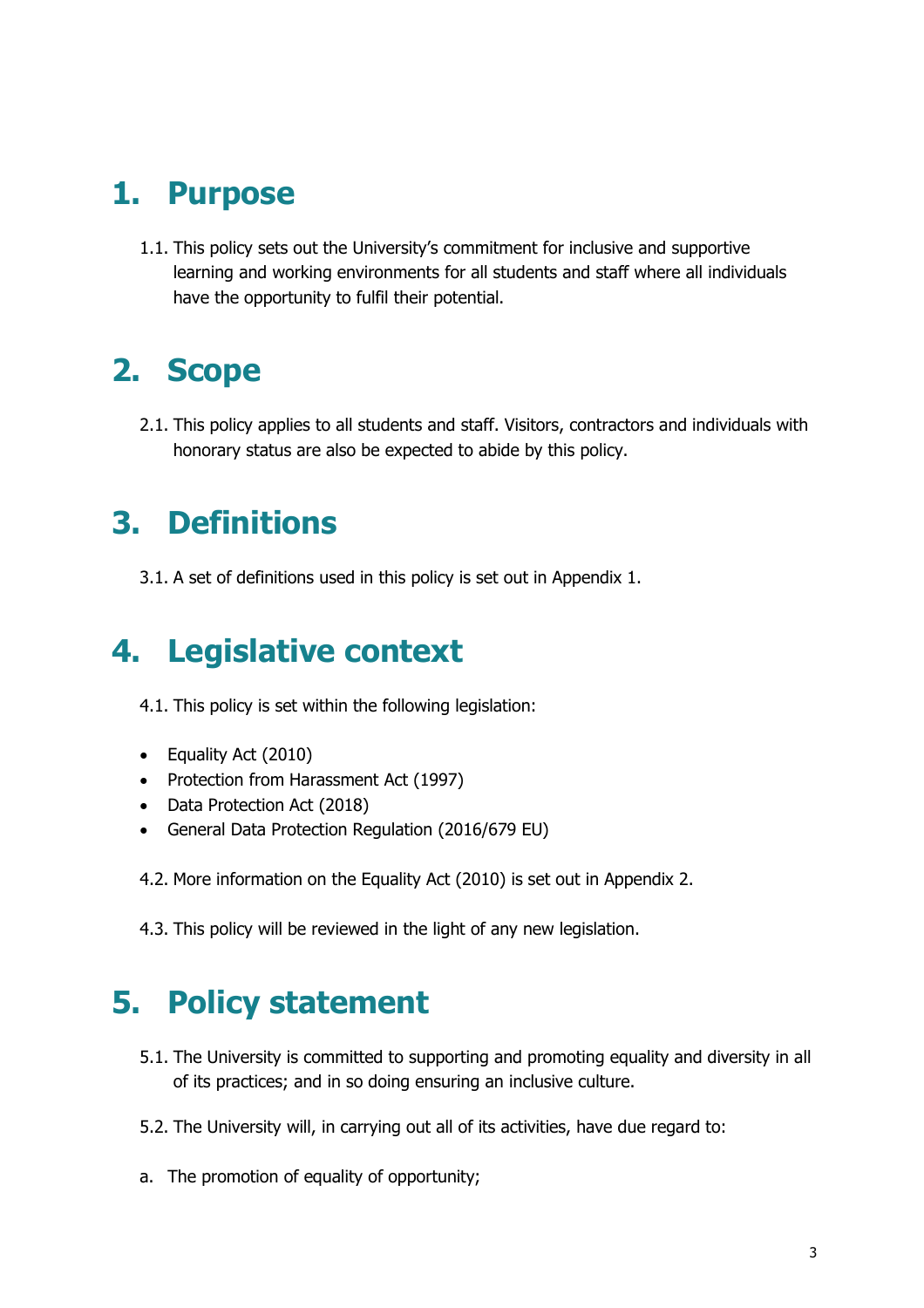- b. The promotion of good relations between different groups;
- c. The elimination of all indirect and direct discrimination.
- 5.3. The University will not tolerate discrimination (including indirect discrimination), harassment (including sexual harassment), and victimisation of any kind, especially where this is based on a protected characteristic. We are determined to build an inclusive culture. Manager and staff responsibilities must be seen in this context.
- 5.4. In publishing this policy statement the University is committing to the following principles:
- a. To use equality information to inform and evaluate the University's Strategic plans;
- b. To meet and exceed the public sector general and specific equality duties, with actions informed by data and considered analysis;
- c. To deliver and monitor the equality, diversity and inclusivity policy using evidencebased data;
- d. To support staff to meet their equality, diversity and inclusivity responsibilities through learning and development programmes;
- e. To support students to meet their equality, diversity and inclusivity responsibilities through their programmes of study and wider student experience opportunities;
- f. To ensure that equalities information is accessible, current and shared openly whilst observing data protection;
- g. To monitor all stages of the employment process, with a view to taking action where appropriate;
- h. To monitor all stages of the student cycle with a view to taking action where appropriate;
- i. To work towards establishing a workforce that reflects the student body and the diversity of local and regional communities.
- 5.5. As a broad principle, the University aspires to meet and go beyond our legal compliance requirements in its support of diverse students and staff, in line with its values.

# **6. Roles and Responsibilities**

It is incumbent on all members of the University community to behave with dignity, courtesy and respect and to at all times act in a manner that does not discriminate, harass not victimise.

#### **6.1 The Board of Governors**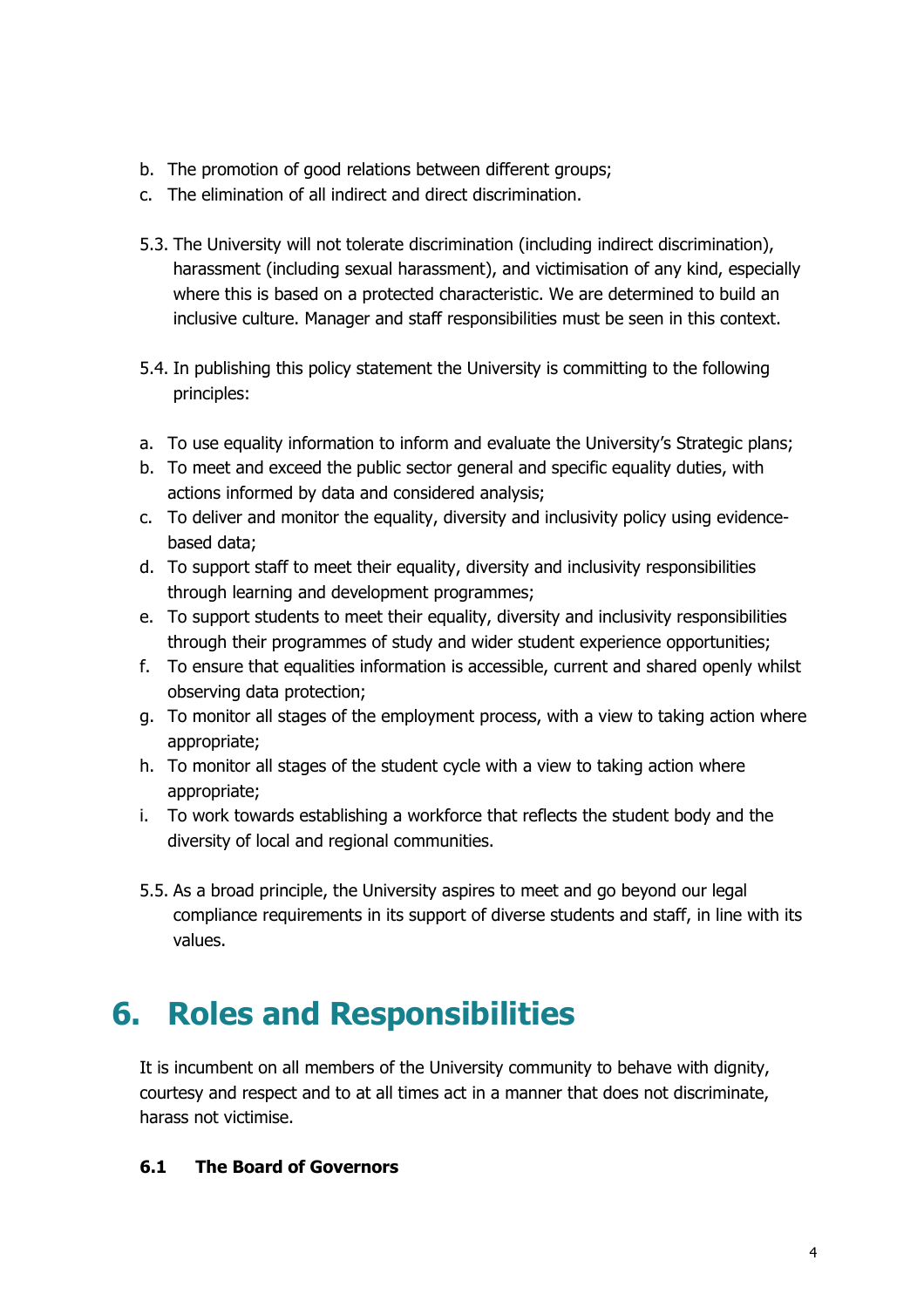The University's Board of Governors are legally responsible for ensuring the University's compliance with equality and diversity legislation, seeking assurances from the executive that the institution is delivering on its legal duties and regulatory requirements. The Board of Governors will ensure there are arrangements in place to:

- a. eliminate unlawful discrimination, harassment and victimisation;
- b. advance equality of opportunity between people who do and do not share a protected characteristic; and
- c. foster good relations between people who share and those who do not share a protected characteristic.

The Board of Governors are responsible for the approval and oversight of the implementation of equality, diversity and inclusivity policies and strategies.

#### **6.2 Board of Governors Committee Chairs**

Committee Chairs will ensure that equality, diversity and inclusivity are mainstreamed into the work of the Board's committees.

#### **6.3 The Directorate**

The Directorate provide leadership on equality, diversity and inclusivity, and oversee the development of policy frameworks and their application across the University.

The Vice-Chancellor is responsible for implementing this policy statement. Operational responsibility is delegated to the Pro Vice-Chancellor Equalities and Civic Engagement, supported by the University's Equality, Diversity and Inclusivity Team. .

#### **6.4 The Equality, Diversity and Inclusivity Committee**

The Equality, Diversity and Inclusivity Committee is responsible for the development of strategic goals, monitoring progress and coordinating action related to equality, diversity and inclusivity for staff and students. The Committee will:

- a. Oversee the development, monitoring and implementation of the University's equality, diversity and inclusivity strategy and practice;
- b. Oversee the publication of equality objectives to demonstrate how the University will meet the equality duty;
- c. Ensure publication of annual progress reports detailing progress made against University-wide equality, diversity and inclusivity aims and objectives and key performance indicators;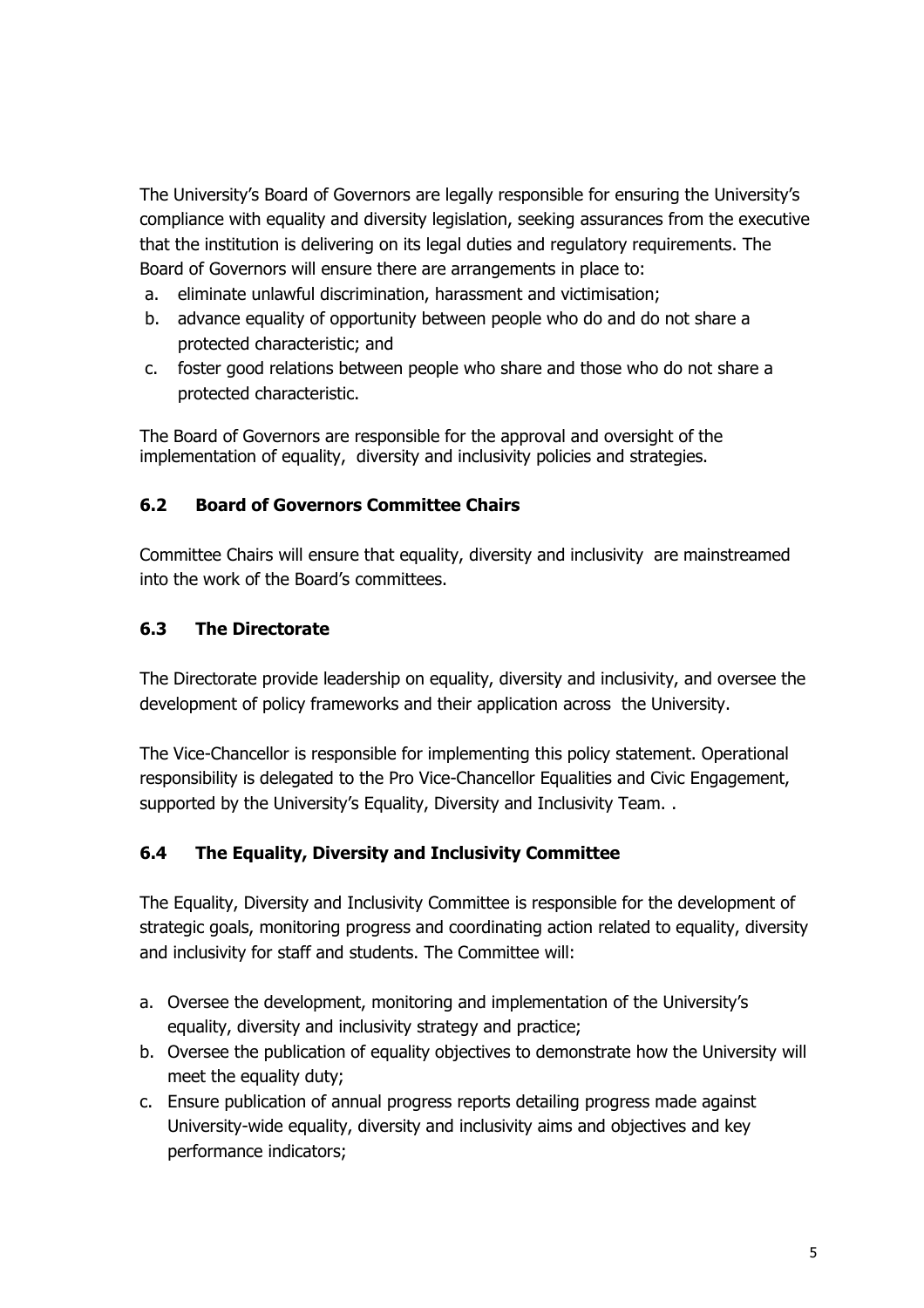- d. Devise and recommend policies, procedures and action plans to ensure that equality and diversity legislative requirements are met and best practice adopted, reviewing University policies against any legislative changes;
- e. Foster an inclusive institutional culture by promoting the involvement and interaction of a diverse range of staff and students in university life.

#### **6.5 Academic Board**

Academic Board are responsible for ensuring active consideration of equality, diversity and inclusivity in the conduct of its business.

#### **6.6 University managers**

University managers are responsible for:

- a. Demonstrating a high standard of behaviour and setting clear expectations to staff on what behaviour is acceptable and expected at work, as set out by the Dignity at Work Policy;
- b. Fostering a culture that fulfils their Public Sector Equality Duty in reflecting equality, diversity and inclusivity considerations in team dynamics, their work areas, and their team's output;
- c. Fostering a culture in which staff feel able to challenge unacceptable behaviour;
- d. Taking appropriate action to stop unacceptable behaviour such as bullying, harassment and victimisation, as set out by the Dignity at Work Policy, and by the Equality Act 2010 and Public Sector Equality Duty;
- e. Ensuring that procedures relating to staff recruitment, selection, career development, discipline and grievance are carried out in accordance with the Public Sector Equality Duty to promote equality and eliminate discrimination (including indirect discrimination);
- f. Ensuring that curriculum design, teaching, assessment and student support are carried out in accordance with the Public Sector Equality Duty to promote equality and eliminate discrimination (including indirect discrimination);
- g. Ensuring staff and students are encouraged and enabled to reach their full potential, irrespective of their background or protected characteristics;
- h. Fulfilling their legal duty to ensure reasonable adjustments are made for students and staff, in accordance with the requirements of the Equality Act 2010;
- i. Conducting Equality Analysis on relevant policies and procedures to demonstrate that they have paid due regard to the needs of individuals with protected characteristics.

University managers hold these responsibilities for all of the teams for which they have accountability in the university structure.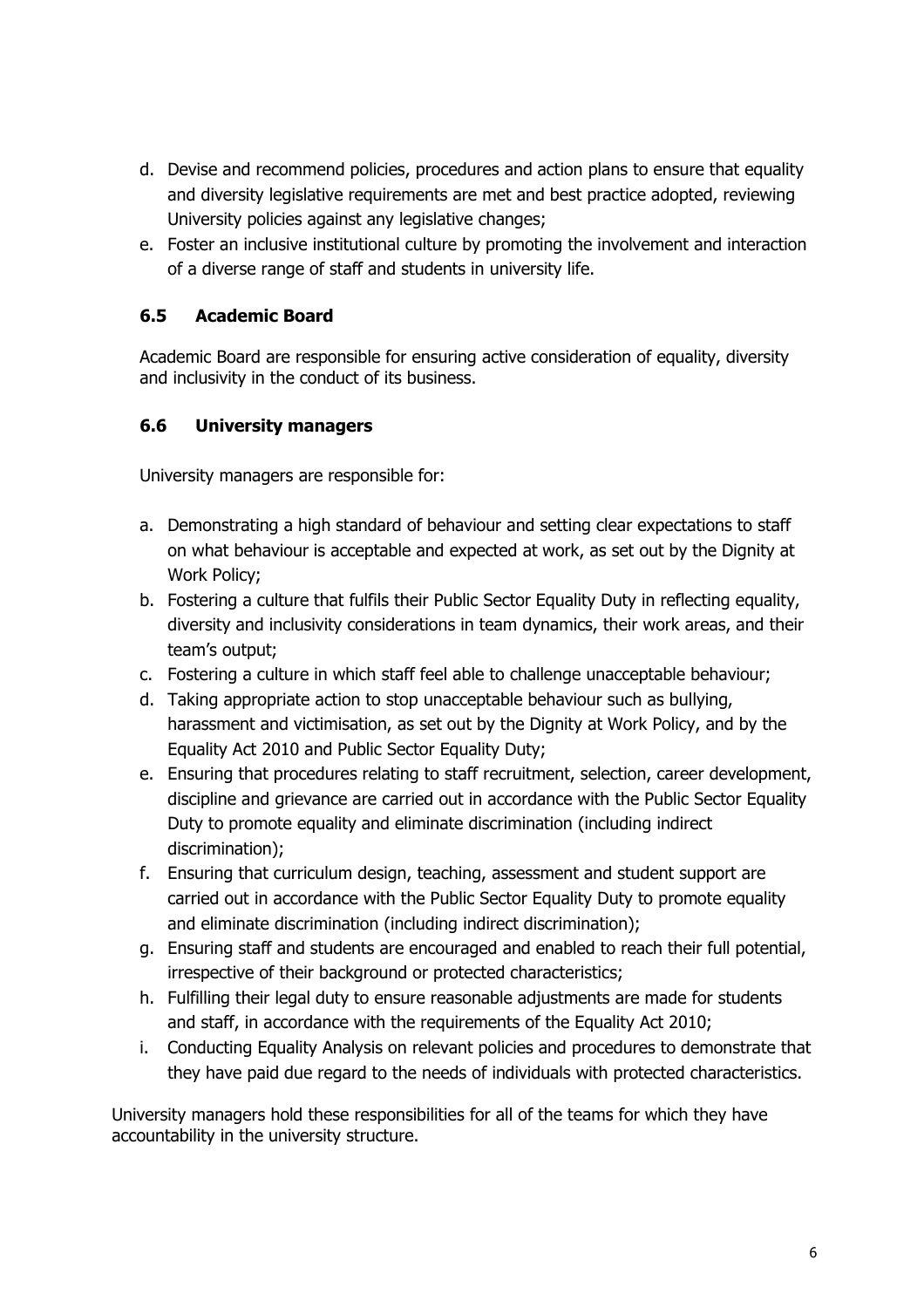#### **6.7 Members of staff**

Members of staff are responsible for:

- a. Supporting, implementing and abiding by the aims and contents of this policy statement;
- b. Using their role to promote equality of opportunity for students and staff;
- c. Contributing to an inclusive culture which celebrates diversity, and where everyone is treated with dignity and respect, as set out by the Dignity at Work Policy;
- d. Reporting any witnessed or suspected incidents of discrimination, harassment or victimisation immediately to their line manager or to Human Resources, or contacting one of the people listed in the Useful Links section of this Policy for support or advice, or challenging inappropriate behaviour safely (using Active Bystander approaches).

#### **6.8 Students**

All students are responsible for:

- a. Abiding by the aims and contents of this policy statement;
- b. Complying with the standards of conduct set out in the Student Conduct Policy;
- c. Contributing to an inclusive culture which celebrates diversity, and where everyone is treated with dignity and respect;
- d. Reporting any witnessed or suspected incidents of discrimination, harassment or victimisation through the University's Report and Support online tool, or contacting one of the people listed in the Useful Links section of this Policy for support or advice, or challenging inappropriate behaviour safely (using Active Bystander approaches).

# **7 Communication**

- 7.1 This policy is available to all students, staff and the public from the University's website. Alternative formats can be obtained from the Equality, Diversity and Inclusivity Team.
- 7.2 UWE Bristol's Equality, Diversity and Inclusivity webpages will facilitate communication with staff, students and members of the public. They will provide an opportunity for UWE Bristol stakeholders to track the progress of equality, diversity and inclusivity initiatives and access published documents. They will also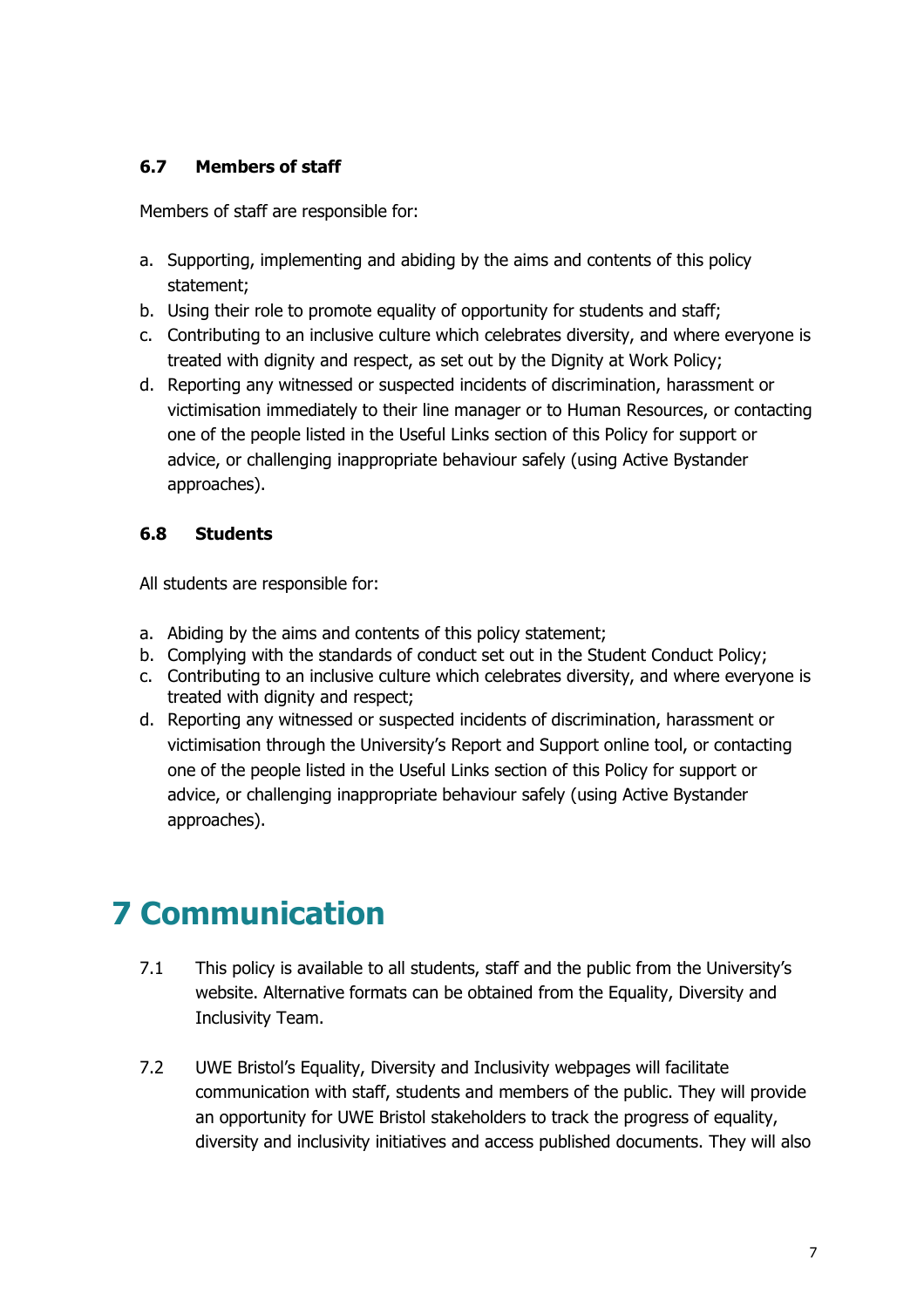sit alongside the staff intranet as a source of equalities data and guidance to assist UWE Bristol staff.

# **8 Breach of the policy**

- 8.1 The University will take very seriously breaches of the Equality, Diversity and Inclusivity Policy by anyone within the scope of this policy. Any breaches will be investigated with the intent of resolving such matters. Where appropriate, such instances may be considered under the relevant disciplinary policy for staff or students.
- 8.2 Any breaches relating to discrimination, harassment, victimisation or hate incidents (this could be experienced as bullying relating to a protected characteristic) should be addressed through the following approaches:
- 8.2.1 Employees may address this informally using an Active Bystander approach, raise this with their line manager, or raise this through the University's Human Resources Service.
- 8.2.2 Students may address this informally using an Active Bystander approach, or raise this through the Report and Support online tool.
- 8.2.3 Anyone else within the scope of this policy may raise this in writing through the University's Complaints Procedure.
- 8.3 Any students or staff looking for support relating to an experience of discrimination, harassment, victimisation or hate can find links to relevant University campaigns and support through the Report and Support online tool.
- 8.4 Any breaches relating to the governance framework or procedures outlined in this policy should be raised through the University's Complaints Procedure.
- 8.5 The University's Policy and Procedures for Public Disclosure ('Whistleblowing') set out the procedure for publically disclosing malpractice, impropriety or wrongdoing in good faith and without malice. This is signposted in the Useful Links section of this Policy.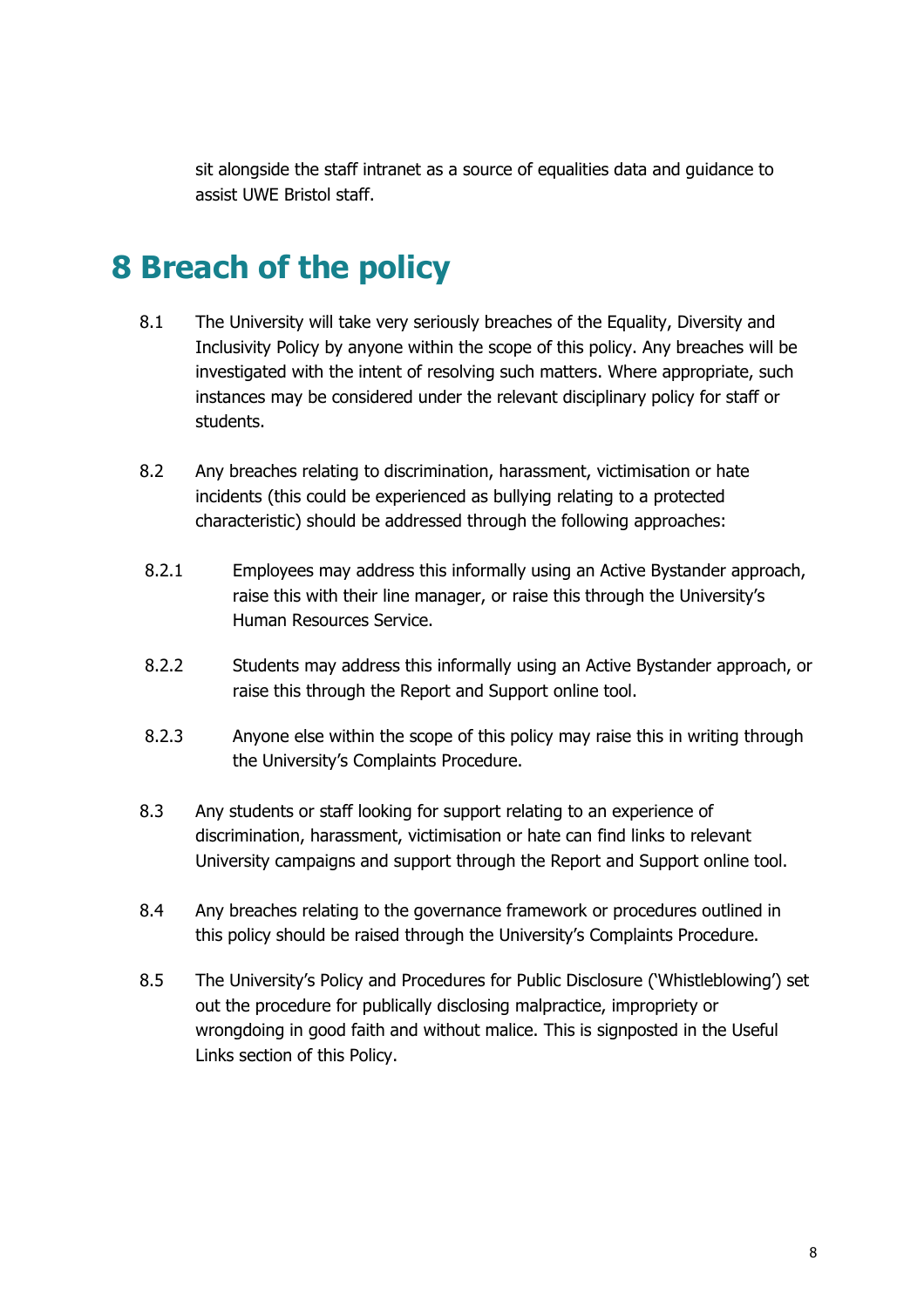# **9 Review**

9.1 The policy will be reviewed by the Head of Equality, Diversity and Inclusivity in association with the trade unions, employee representatives (where appropriate) and relevant managers in response to statutory changes, changes in University procedures or structures or as a result of the monitoring of the application of the policy. It will be endorsed by the Equality, Diversity and Inclusivity Committee and by the Directorate, with approval by the Board of Governors. The policy will be reviewed at least every three years, with changes endorsed by the Equality, Diversity and Inclusivity Committee and the Directorate, prior to Board of Governors approval.

# **Appendix 1: Definitions**

### **Direct discrimination**

Actions where people are treated less favourably than others on grounds related to their identity as one of the above protected groups.

#### **Diversity**

Recognising, valuing and taking account of individuals' different backgrounds, knowledge, skills and experienes to create a more productive and effective educational community.

#### **Equal opportunity**

This is the right of individuals and protected groups to equality of access and outcome in employment and service delivery.

### **Equality**

A situation where all are able to participate and where everyone has the opportunity to fulfil their potential.

#### **Equality Analysis**

Equality Analysis is a way of considering the effect on different groups protected from discrimination by the Equality Act, such as people of different ages. There are two reasons for this:

- To consider if there are any unintended consequences for some groups;
- To consider if the activity being analysed will be fully effective for all target groups.

It involves using equality information, and the results of engagement with protected groups and others, to understand the actual effect or the potential effect of your functions, policies or decisions. It can help you to identify practical steps to tackle any negative effects or discrimination, to advance equality and to foster good relations.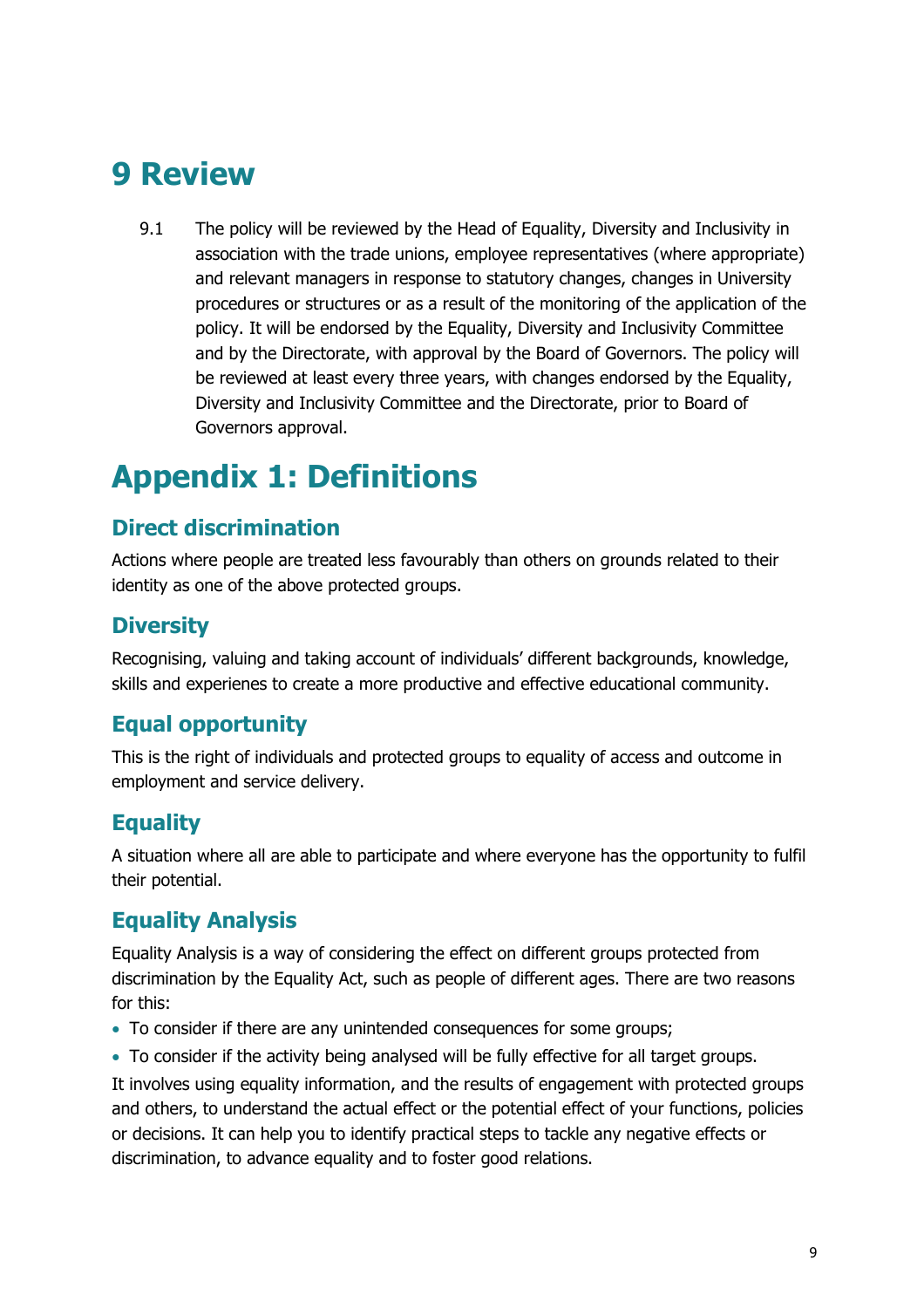### **Equality, Diversity and Inclusivity Committee**

The Equality, Diversity and Inclusivity Committee sets strategic goals, monitors progress and coordinates action related to equality, diversity and inclusivity for staff and students.

#### **Harassment**

There are three types of harassment which are unlawful under the Equality Act:

- Harassment related to a relevant protected characteristic
- Sexual harassment:
- Less favourable treatment of a person because they submit to or reject sexual harassment or harassment related to sex.

Pregnancy and maternity is not protected directly under harassment provisions, however, unwanted sexual behaviour will amount to harassment related to sex.

### **Indirect discrimination**

This occurs where a condition or requirement has been put in place which applies to all, but, in practice, has a detrimental effect upon a group of individuals that cannot be fully justified.

### **Positive action**

This is action taken by an organisation to provide development opportunities for 'Protected groups' who are demonstrably and statistically under-represented within the University.

### **Protected groups**

Equality legislation currently provides protection against unlawful discrimination in employment and service delivery for these protected characteristics:

Age **Disability** Gender reassignment Marriage and civil partnership Pregnancy and maternity Race Religion and Belief Sex Sexual orientation

#### **Victimisation**

This is the treatment of someone less favourably because they have made or might make a complaint about discrimination under one of the above protected group categories.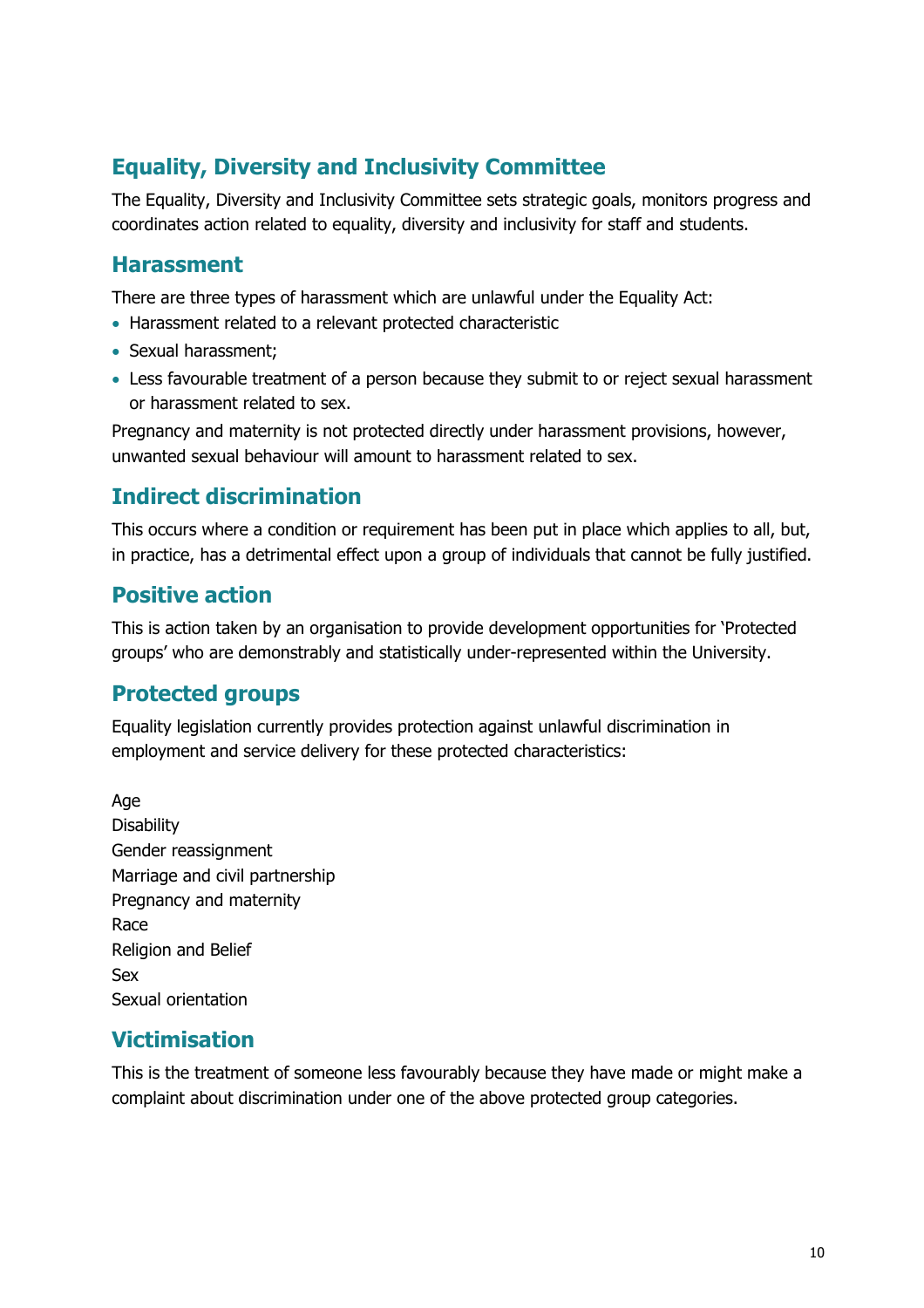# **Appendix 2: Equality Act 2010**

Under Equality legislation it is unlawful to:

- discriminate directly against anyone and treat them less favourably than others on the grounds of the protected characteristics of: age (unless this can be justified as a proportionate means of achieving a legitimate aim), disability (including discrimination arising from a disability and failure to make reasonable adjustments), gender reassignment, marriage and civil partnership, pregnancy and maternity, race, religion and belief (including lack of belief), sex and sexual orientation. This also includes discrimination based on perception of the person e.g. a belief that someone is gay or a belief that someone is disabled even if this is not actually true.
- discriminate against someone for reasons relating to their association with a person on the grounds of the protected characteristics of age, disability, gender reassignment, race, religion or belief, sex and sexual orientation e.g. discriminating against an employee or student because they have a disabled dependant.
- discriminate indirectly against anyone by applying a criterion, provision or practice which disadvantages people with a protected characteristic (age, disability, gender reassignment, marriage and civil partnership, race, religion and belief (including lack of belief), sex and sexual orientation) unless the person applying the provision can justify it as a proportionate means of achieving a legitimate aim.
- subject someone to harassment for reasons relating to age, disability, gender reassignment, race, religion and belief (including lack of belief), sex and sexual orientation. This includes behaviour that an individual finds offensive on these grounds even if the behaviour is not directed at the individual.
- treat a person less favourably because they either submit to, or reject, sexual harassment or harassment related to their sex.
- victimise someone because they have made, or intend to make, a complaint or allegation, or have given or intend to give evidence in relation to a complaint of discrimination in line with the Equality Act.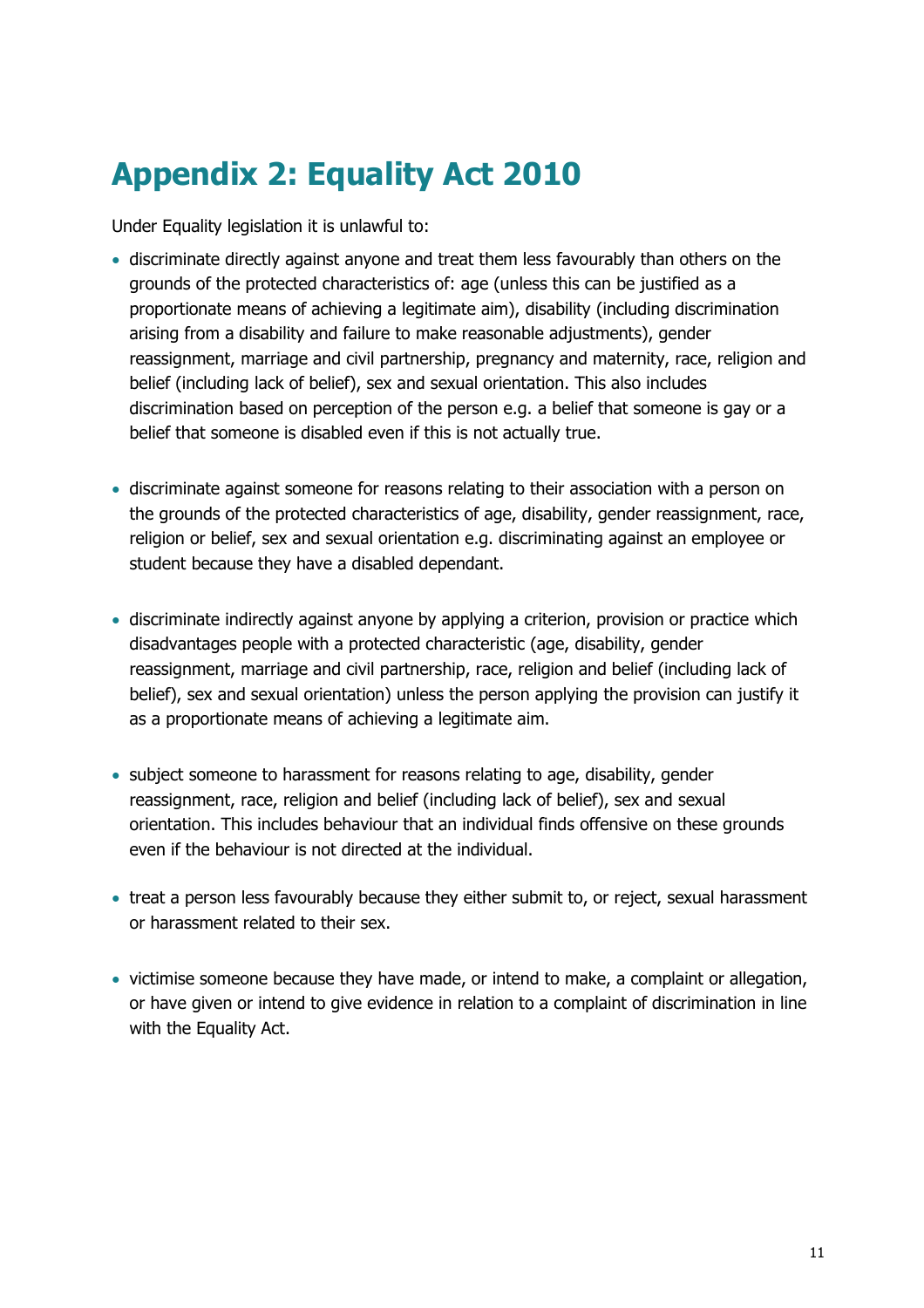# **Appendix 3: Useful links**

## **For all:**

| Contact                                              | Why?                                                                                                                                                                                                             | How?                                                                                        |
|------------------------------------------------------|------------------------------------------------------------------------------------------------------------------------------------------------------------------------------------------------------------------|---------------------------------------------------------------------------------------------|
| EDI Team                                             | We oversee equality,<br>diversity, inclusivity,<br>health and wellbeing at<br>UWE Bristol. We own<br>relevant projects,<br>interventions and<br>policies, and publish<br>data and consultation<br>opportunities. | edi@uwe.ac.uk<br>www.uwe.ac.uk/equalityanddiversity                                         |
| Complaints                                           | Report a breach<br>relating to the<br>governance framework<br>or procedures outlined<br>in this policy.                                                                                                          | complaints@uwe.ac.uk<br>0117 32 83371<br>www.uwe.ac.uk/complaints                           |
| Public<br><b>Disclosure</b><br>(Whistle-<br>blowing) | Publically disclose<br>malpractice,<br>impropriety or<br>wrongdoing in good<br>faith and without<br>malice, and without<br>fear of reprisal                                                                      | https://www2.uwe.ac.uk/services/Marketing/about-<br>us/pdf/Public%20Disclosure%20Policy.pdf |

## **For students:**

| Contact                                                                                       | Why?                                                                                                                            | How?                                 |
|-----------------------------------------------------------------------------------------------|---------------------------------------------------------------------------------------------------------------------------------|--------------------------------------|
| Report and<br>Support<br>online tool                                                          | Report inappropriate behaviour<br>including bullying, harassment,<br>victimisation, hate or<br>discrimination, and get support. | https://reportandsupport.uwe.ac.uk   |
| Advice                                                                                        | A friendly and approachable team                                                                                                | advice@uwe.ac.uk                     |
| of experienced advisors, who offer<br>Centre at<br>free, independent, confidential and<br>the | 0117 32 82676                                                                                                                   |                                      |
| Students'                                                                                     | impartial advice to all UWE                                                                                                     | www.thestudentsunion.co.uk/advice-   |
| Union                                                                                         | students on complaints and student<br>conduct issues.                                                                           | centre                               |
| <b>Student</b>                                                                                | An ideal way to meet people, get                                                                                                | www.thestudentsunion.co.uk/societies |
| societies                                                                                     | more out of university, learn new<br>skills and more importantly have a                                                         |                                      |
|                                                                                               | good time. You can meet like-                                                                                                   |                                      |
|                                                                                               | minded people though nationality,                                                                                               |                                      |
|                                                                                               | faith, identity, political and                                                                                                  |                                      |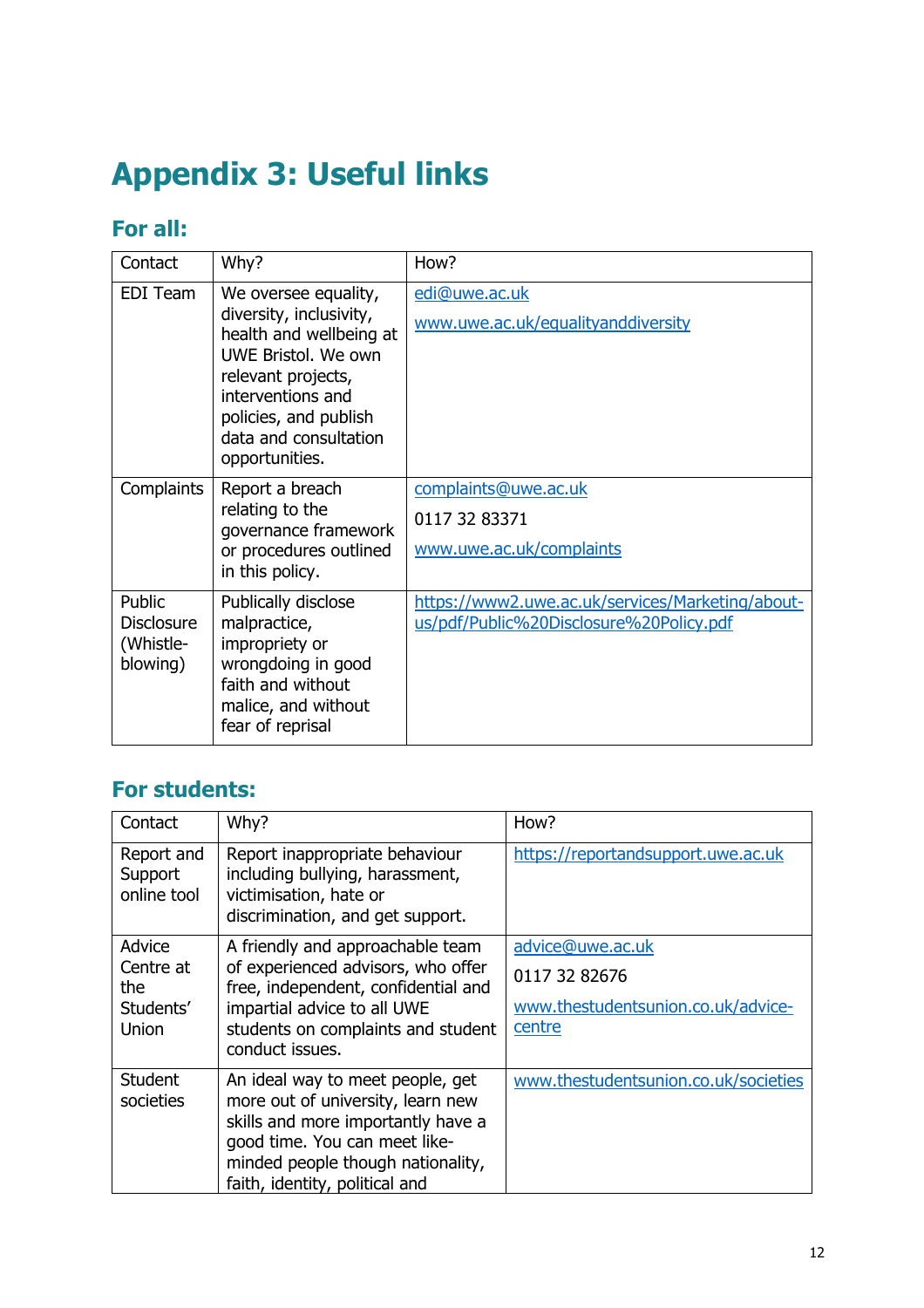|                                                      | campaigning, charity and special<br>interest societies.                                                                                      |                         |
|------------------------------------------------------|----------------------------------------------------------------------------------------------------------------------------------------------|-------------------------|
| Wellbeing<br>Service                                 | Support for your counselling,<br>mental health and personal<br>development needs. Remember<br>that support is available if you need<br>help. | www.uwe.ac.uk/wellbeing |
| Student Conduct Policy: www.uwe.ac.uk/studentconduct |                                                                                                                                              |                         |

### **For staff:**

Understanding EDI: intranet guide for staff on living the values behind this policy:  $\{\perp \text{IN K }\}$ 

| Contact                             | Why?                                                                                                                                                                                                                                                                      | How?                                                                                                                    |
|-------------------------------------|---------------------------------------------------------------------------------------------------------------------------------------------------------------------------------------------------------------------------------------------------------------------------|-------------------------------------------------------------------------------------------------------------------------|
| Human<br><b>Resources</b>           | Report inappropriate behaviour,<br>explore Reasonable Adjustments,<br>or find a Dignity at Work Advisor.                                                                                                                                                                  | hr@uwe.ac.uk<br>0117 32 81555<br>www.uwe.ac.uk/hr                                                                       |
| Trade<br><b>Unions</b>              | Trade Unions are committed to fair<br>and equal treatment for all<br>employees. All three unions have<br>equalities representatives and can<br>support members through a range<br>of issues.                                                                              | intranet.uwe.ac.uk/people-<br>groups/trade-unions (staff only link)                                                     |
| <b>Staff</b><br>networks            | Self organised groups run by staff<br>for staff. There are 12 networks<br>which bring together staff with a<br>common interest or common<br>identities. Staff are entitled to<br>attend meetings of these networks<br>in their working time for up to 15<br>hours a year. | www.uwe.ac.uk/staffnetworks                                                                                             |
| Employee<br>Assistance<br>Programme | Includes a confidential telephone<br>helpline for information and advice<br>on a range of personal or work-<br>related matters, and an online<br>information and resource library<br>offering user-friendly fact sheets,<br>self-help guides, podcasts and<br>links.      | http://my-eap.com/login<br>0800 1116 387                                                                                |
| Training                            | UWE Bristol's Learning and<br>Development Centre hosts a<br>variety of training sessions to<br>support staff to become more<br>confident in working with diversity,<br>and in inclusive practice.                                                                         | https://intranet.uwe.ac.uk/tasks-<br>guides/Collection/equality-and-<br>diversity-training-courses (staff only<br>link) |